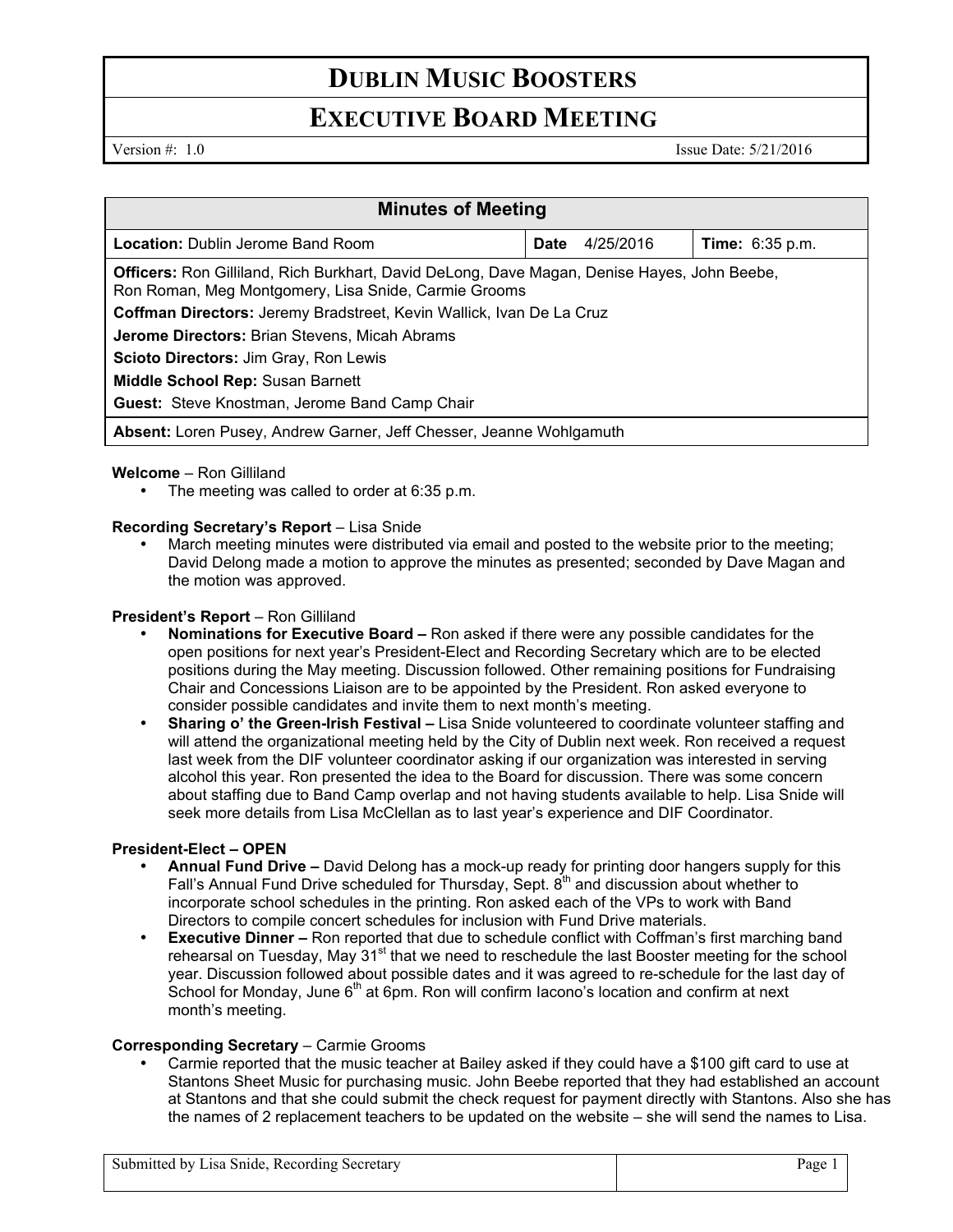# **DUBLIN MUSIC BOOSTERS**

## **EXECUTIVE BOARD MEETING**

Version #: 1.0 Issue Date: 5/21/2016

#### **Treasurer's Report** – Rich Burkhart

- Financial statements were distributed for review; cash balances are good; still working with former treasurer Bill Jacob to transition things. Open for any questions.
- Directors Budget for 2016-17 Jeremy Bradstreet reported that the Directors have yet to get together and finalize their budget for next school year and will have it ready for the May Meeting.
- Concessions Financial Activity Ron reviewed last month's motion presented by former Treasurer Bill Jack dated 3/28 re: Concessions activity and opened for discussion; John Beebe asked to table the motion until Fall; suggested that the Treasurers meet individually to discuss concerns and present at next month's meeting.
- Bank Statements and Reconciliations were made available for review for anyone interested.
- Kroger's re-enrollment Ron will prepare a notice to send to all VPs for distribution to families
- Bill Jacob's Recommendations Dave Magan presented Bill's document that was sent via email prior to the Board meeting (see attached 'Recommendations to the DMB Board') about overall fiduciary responsibilities and "improving the financial functioning of the DMB Board as well as promoting transparency with those who volunteer in support of the DMB." The document outlined five motions for consideration. The DMB addressed the first two motions and much discussion followed and both were tabled for further review. President Ron Gilliland then suggested that in the interest of time that the remaining items be tabled for further review and asked that the collective Treasurers meet independently and present at a future meeting.

#### **Concessions** – Loren Pusey – (absent – no report)

#### **VP Coffman** – Dave Magan

- Spamalot musical was a big success
- Hello / Goodbye Ice Cream Social scheduled for Tues 5/31 during first rehearsal
- Emerald City Games approaching soon June  $28<sup>th</sup>$ ; will be sending volunteer list; good news with Coffman stadium now has handrails
- Final concerts and banquets coming up during the month of May
- Commended the Directors and students on a great year
- Mattress Sale scheduled for Saturday 5/7

#### **VP Jerome – David Delong**

- Actively trying to help fill Committee positions
- Great OMEA States performance
- May 11th last concert
- 5/28 first marching band rehearsal
- $6/4$  graduation
- Jerome prepared a CD of OMEA Cincinnati performance
- Spring Concessions are going well
- Jerry Betts Scholarship recipients were selected and award certificates were delivered to the respective VPs to present at upcoming Scholarship night presentations at each school

#### **VP Scioto** – Denise Hayes

- Boston Brass Band Concert in April with the Dublin Taiko Drum Group and Dublin Scioto Symphonic Orchestra performance was a great success
- Casino Night fundraiser set for 5/7 and tickets are \$35/each
- Mattress Sale scheduled for Saturday 5/21

### **DIRECTOR UPDATES:**

**Mr. Bradstreet** – gearing up for end of year activities; new member training; percussion ensemble concert set for next Tues 5/3 and Spring Concerts for both Symphonic, Concert, Emerald and Jazz Band concert; prepping for Memorial Day parade – construction issues; pretty exciting times ahead.